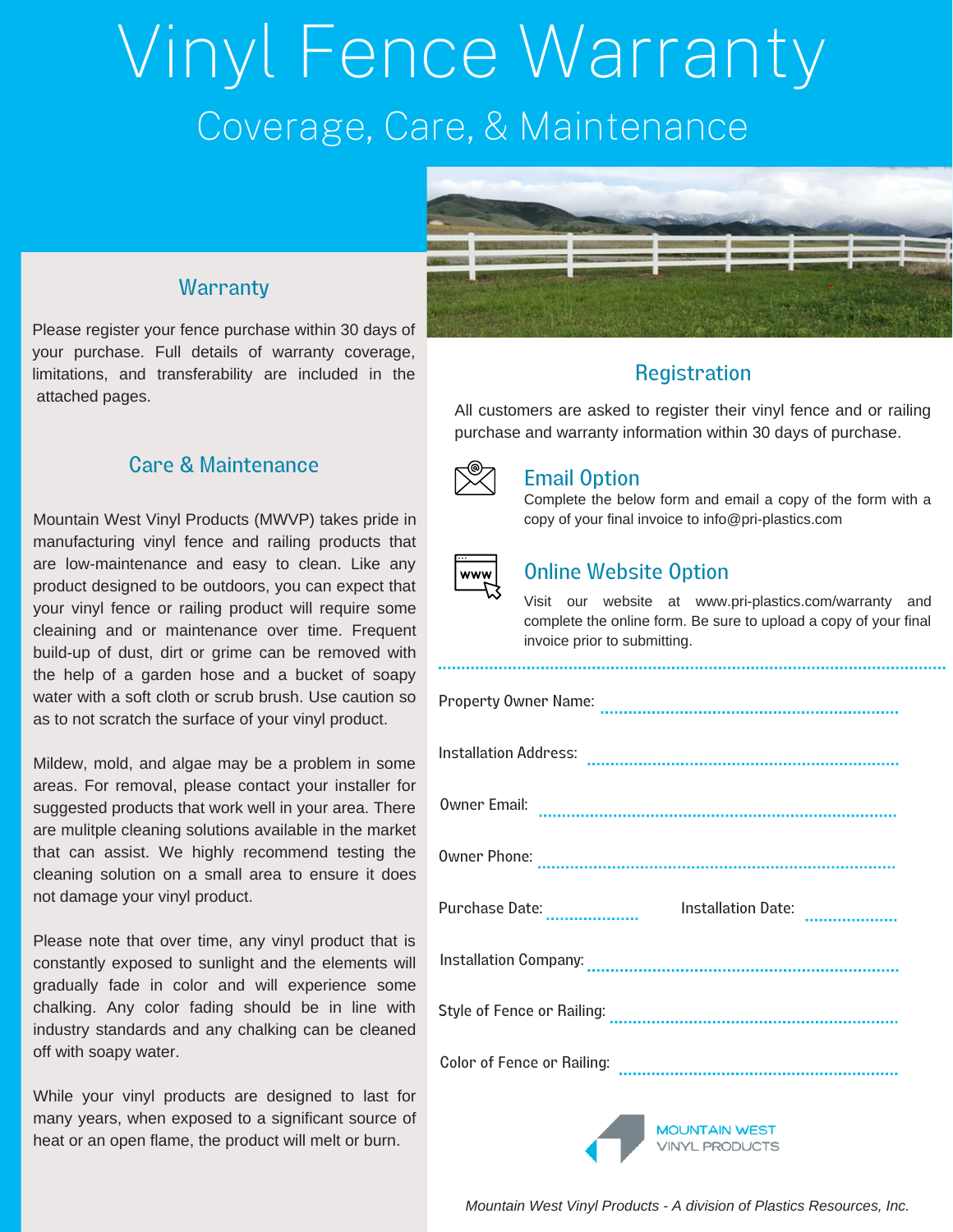#### Limite Lifetime Warranty

1. Limited Lifetime Warranty. Mountain West Vinyl Products (MWVP) warrants that its products are free from defects in material and manufacturing workmanship. When installed properly, and under normal and proper use, MWVP products will not peel, rot, blister, rust, flake, corrode or be consumed by insects, incur abnormal discoloration or abnormal weathering. If any such defect or degradation occurs as a result of material or manufacturing workmanship, MWVP will replace or credit an amount towards a future purchase equal to the cost of the defective material. MWVP shall be the sole judge in determining whether the problem is due to a defect in manufacturing. MWVP makes no express warranties except as herein written, and shall not be liable for any incidental, special or consequential damages with respect to its products covered by this warranty, the extent of its liability and the owner's exclusive remedy being limited to replacement material or credit as set forth herein. Some states may not allow limitations on or exclusion of incidental or consequential damages, so the above exclusions may not apply in such states.

THIS WARRANTY REPLACES ALL OTHER ORAL OR WRITTEN WARRANTIES, LIABILITIES OR OBLIGATIONS OF MWVP RELATIVE TO ITS PRODUCTS. MWVP EXPRESSLY DISCLAIMS AND LIMITS ALL IMPLIED WARRANTIES, INCLUDING WITHOUT LIMITATION WARRANTIES OF MERCHANTABILITY AND FITNESS FOR A PARTICULAR PURPOSE TO THE EXTENT ALLOWED BY STATE LAW. MWVP'S LIABILITY UNDER THIS WARRANTY AND IN ANY MATTER RELATING TO ANY MWVP PRODUCT SHALL IN NO EVENT EXCEED THE TOTAL AMOUNT PAID BY PURCHASER FOR SUCH PRODUCT, AND MWVP IN EXTINGUISHING ITS LIABILITY SHALL HAVE THE OPTION, IN ITS SOLE DISCRETION, TO CREDIT PURCHASER THE AMOUNT PAID FOR SUCH DEFECTIVE PRODUCT OR TO PROVIDE PURCHASER WITH REPLACEMENT PRODUCT AS DESCRIBED HEREIN.

Coverage Terms. The lifetime coverage of this warranty only covers MWVP products used on freestanding, detached residential property during the owner's lifetime while residing at and owning such property. The coverage may be transferred upon the terms and conditions described below. The warranty period for products installed on property that is not freestanding, detached residential property where the owner resides, including but not limited to schools, condominiums, apartment buildings and rental property – or on property owned by other owners including but not limited to corporations, government agencies, partnerships, trusts, religious organizations and cooperatives will be the lesser of thirty (30) years following the installation of the products, or the period ending when the property is sold, and is therefore limited to the original owner (non- transferable). This warranty remains in effect for the lifetime of the original purchaser, until the sale of the real

original purchaser, whichever occurs first. However, this warranty is transferable by the original purchaser/real property owner where MWVP products were installed, to one subsequent owner of such real property, provided that (1) MWVP receives a written request for transfer within thirty (30) days of real property title transfer, (2) each legal owner of the real property retains the original or a certified copy of the original bill of sale for the product purchase and (3) a \$100 transfer fee has been made payable to MWVP. Failure to comply with these requirements for transfer will relieve MWVP of any further liability or obligation under this warranty. Upon a transfer meeting the requirements described in this paragraph to the first subsequent owner, term of this warranty shall convert to a 30-year limited warranty, with the starting date concurrent with the original purchase date.

2. Claims. Any claim under this warranty must be made in writing during the applicable warranty period and delivered to MWVP, with such claim reasonably describing the claimed defect and including such supporting information as is necessary for MWVP to assess the claim. MWVP will be allowed a reasonable period for inspection of any product that is the subject of a claim hereunder. MWVP reserves the right to require disputed material to be sent to MWVP's facility at the purchaser's expense for testing and inspection. MWVP's responsibility under this warranty is expressly limited to the terms set forth herein. MWVP will not be liable for labor expense, sales tax, delivery charges or other expenses pertaining to the removal, disposal, replacement or installation of either the original or replacement products. Any cost or expense beyond MWVP's liability as described herein shall be the purchaser's sole responsibility. MWVP reserves the right to discontinue or modify its products without notice. MWVP shall not be held liable for changes to its products nor for differences in color or gloss of replacement material in comparison to the original product (according to the standards for weathering per this written warranty statement). In the event that a claim is made for a discontinued or modified product, MWVP will, at its option, supply vinyl fence product of equivalent quality and value as the original or credit an amount towards a future purchase equal to the cost of the defective material.

Exclusions from Coverage. This warranty specifically excludes any defect or degradation of, or damage to, products caused by any one or more of the following: settlement, soil movement, failure of any structure upon which product is installed, gates, gate adjustments, hardware (including damage to the product caused by the improper use, design or installation of gate hardware), fasteners, misuse, impact of foreign objects (including large animals whether it be domestic or wild), painting, varnishing or coating the products, intentional or